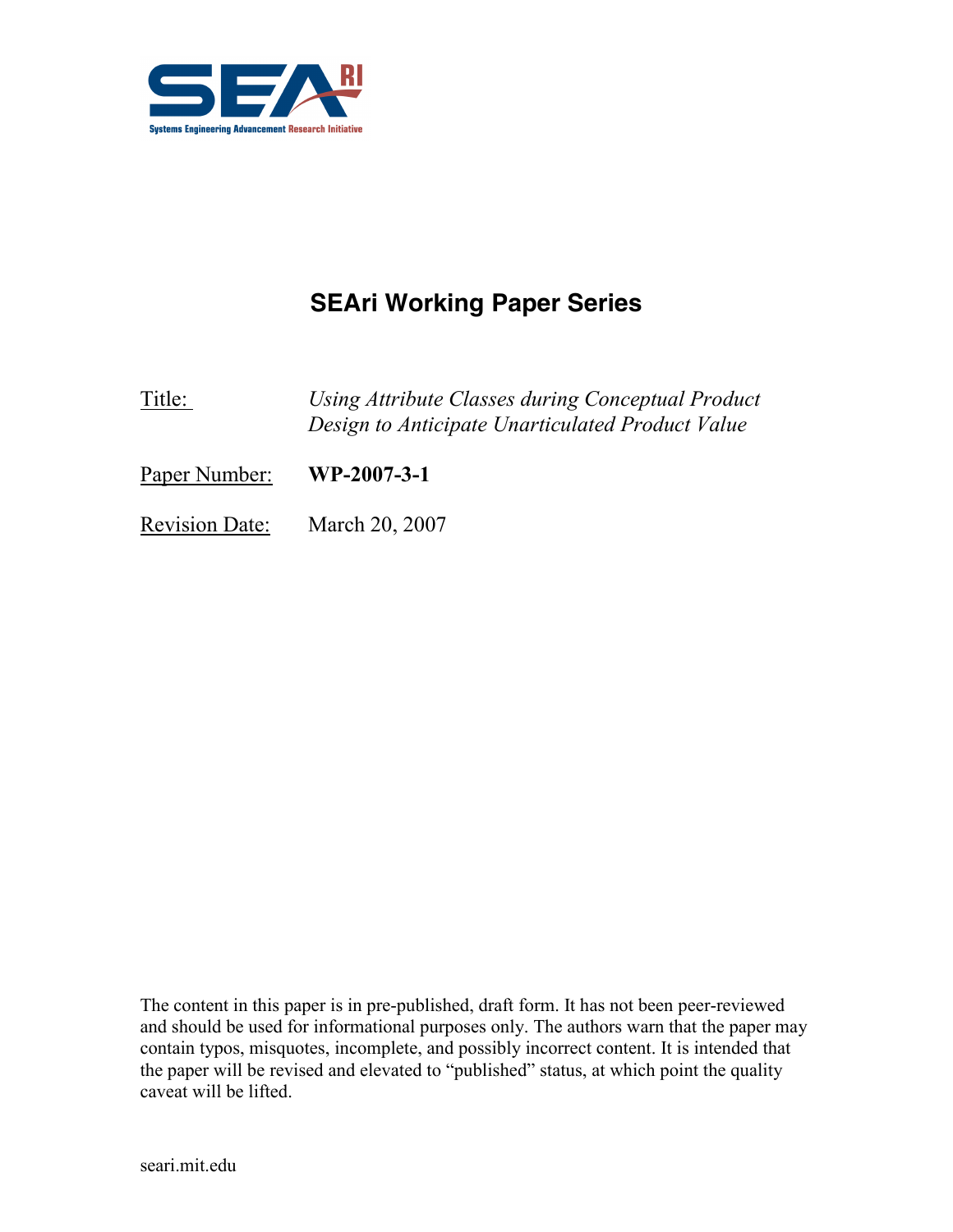## DRAFT: USING ATTRIBUTE CLASSES DURING CONCEPTUAL PRODUCT DESIGN TO ANTICIPATE UNARTICULATED PRODUCT VALUE

Adam M. Ross<sup>1</sup> Massachusetts Institute of Technology

### ABSTRACT

A key challenge for product designers is to create products that customers will perceive as delivering sustained value over the life of the product. The perceived value of a product by its stakeholders changes over time as a result of many different factors such as experience with use of the product, changes within the regulatory environment or marketplace, availability of new technologies, and emergent needs. During the concept phase, designers elicit stakeholder needs and desired product attributes though various methods, yet there is often significant unarticulated or latent value that remains uncovered until later in the product lifecycle. A method is presented that uses attribute classes to aid the product designer in understanding perceived value in context of an overall value spectrum. Desired product attributes are characterized using several value classes including: articulated value, free latent value, cheap latent value, accessible value and inaccessible value. Illustrative examples are presented to examine how this method can aid the designer in a deeper exploration of product attributes to uncover latent value during the conceptual product design phase. Implications of this method for improving the overall product design process are discussed, including strategies for bearing the costs of latent value.

## 1 INTRODUCTION

 $\overline{a}$ 

One problem that faces all system designers is that of creating value by having the perceptions of a system meet the expectations of system stakeholders. It is the creation of value that motivates the design effort, without which, systems face failure and developers face the consequences of that failure. Dynamic contexts due to environment changes, new expectations of stakeholders as they learn or are influenced by others, and

Donna H. Rhodes Massachusetts Institute of Technology

introduction of new technologies and new competitors, can significantly affect the perceived success for a system. Instead of resisting the inevitable change in stakeholder value expectations, system designers can proactively embrace the possibilities of change by building into the system the ability to provide future value. The concept of attribute classes is introduced as a framework for thinking about actual and potential value perception by stakeholders.

The distinguishing characteristic that determines an attribute classification is the cost to "display" or "activate" an attribute when a stakeholder desires to see such an attribute. Unarticulated value, that which is not explicitly communicated, perhaps because it is unrecognized, can be explicitly managed through the attribute classification system by increasing the potential for a system to meet needs as they become expressed. As the cost to redesign a system increases, the importance increases for a designer to be able to anticipate and design in latent value that will increase the likelihood of sustaining system success through continued perception of delivering value to stakeholders. The ultimate goal of design using attribute classes is to be able to match dynamic system characteristics to dynamic value expectations.

#### 2 VALUE DEFINED

Value can be defined as relative worth, utility, or importance; it is the quality of a thing considered in respect of its power and validity for a specified purpose or effect. The concept of value is at once abstract and yet pervasively accessible. The pursuit of value motivates exchange in markets, both formal and informal, as well as impacting the discipline of design. Due to its inherently subjective nature, perceptions of value must be effectively communicated between value-

<sup>&</sup>lt;sup>1</sup> Corresponding author: Adam Ross, Research Scientist, MIT, tel: 617-253-7061, email: adamross@mit.edu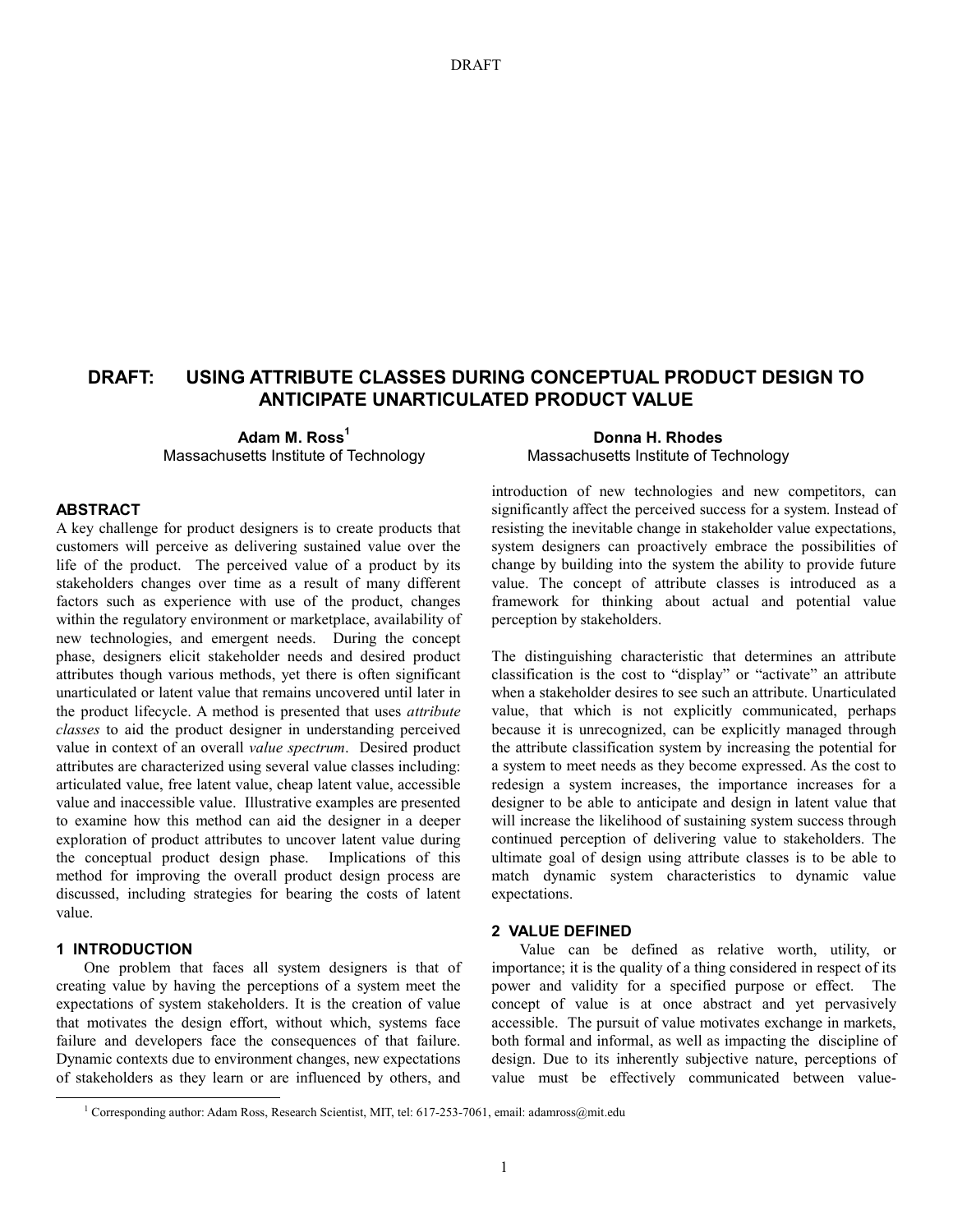consuming and value-creating entities in order to ensure needs are met. The communication, or articulation, of value is a core concept in the design process, often represented as "needs identification" in traditional development processes [8].

The notion of articulated value is discussed in [5,6] and for the purposes of this paper will be assumed to include the explicitly communicated desires, or elicited attribute set, for each decision maker. The unexpressed, or unarticulated, values include those "somethings" that give value to a given decision maker, but for one reason or another were not elicited in the attribute set. Reasons for decision makers having unarticulated values range from "could not" to "would not" to "should not" say.

Keeney [3] discusses the approach called "value-focused thinking" as opposed to "alternatives-focused thinking." The key differentiator between these approaches is to recognize that understanding the core value propositions of a decision maker can enable decision opportunities, especially to create new or additional value, as opposed to trying to seek criteria for already offered alternatives.

## 3 ELICITING VALUE

The typical approach to elicitation is through the traditional requirements engineering elicitation approach. The strength of this approach is that it uses a structured approaches and enabling techniques to identify and capture the stakeholder needs and preferences. Some of the weaknesses that have been cited with this approach include: (1) stakeholders have incomplete understanding of their needs; (2) product users and the needs elicitation analyst speak difference languages; (3) boundaries of the product system are ill defined; (4) unnecessary and confusing design or implementation information may be given instead of identifying the core need; and (5) it is often the case that "obvious" information is omitted and thought by the stakeholder to be assumed by the designer.

### 4 PERCEIVED VALUE SPECTRUM

In the dialogue between the decision maker and the elicitor, the designer seeks to identify the maximal value through the articulation of objectives, requirements, and attributes. There always remains unarticulated value within the overall value spectrum, as shown in Figure 1, given that there are aspects that the decision makers can't say, don't say, or won't say during the elicitation process.

| Perceived Value Spectrum |               |         |                |            |  |  |
|--------------------------|---------------|---------|----------------|------------|--|--|
| Articulated              | Unarticulated |         |                |            |  |  |
| <b>Objectives</b>        | Can't say:    | Forgot  | Don't know yet | Intangible |  |  |
| Requirements             | I Don't say:  | Assumed |                |            |  |  |
| Attributes               | Won't say:    | Secret  |                |            |  |  |

## Figure 1. Perceived Value Spectrum

This formalized spectrum of perceived value reminds the designer of possible types to consider. Elucidators, or mechanisms, to move the values from the unarticulated to the articulated perceived-value categories include the following: personal reflection (time); conversations with mediators (facilitation); experience with the system (learning by doing); interactions with system context (competition, test-driving); and change in context (change of the "rules").

A key question confronting the designer at this point is how to deliver value in the face of various value-perceptions. One process, utilized extensively in economic market analyses is that of revealed preferences. Revealed preferences are preferences captured through the behavior of decision makers, based on statistical analysis of their choices. Presumably decision makers choose systems that deliver value and thus reveal information about their preference structure, or tastes.

In certain situations, however, such data is often unavailable due to the limited and or specialized nature of the system products, as well as the limited number of purchase or acquisition decisions. The unique context of each system need may entail a specialized set of preferences that cannot be garnered from past behavior. Instead of relying on statistical analysis of past behavior, revealed preferences could be captured through conversations with decision makers about hypothetical system choices in the current context. Unfortunately the process of preference elicitation typically does not give a complete picture to the designer. Additionally, conflicting preferences of decision makers may be revealed that do not point the designer to an obvious aggregate preference set for maximizing delivered value.

The causes of apparent dynamic preferences of the decision maker to the designer include: (1) personal drift of the decision maker's thinking; (2) changing context affecting the dilemma being considered by the decision maker; and (3) the movement of needs from unarticulated to articulated. In any case, in order to maximize delivery of value, the designer must match the dynamic current preferences to the best extent possible. Since the decision maker's personal drift is the most difficult to ascertain, attention to the context as well as to the needs articulation should be a significant focus of the designer.

## 5 VALUE METRICS: ATTRIBUTES

The stakeholder role represents those individuals, groups, and entities who derive value from association with the product or system. Stakeholders in general, however, often have little direct influence over the creation of the system itself. If the goal of the designer were to maximize value delivered to the entire stakeholder set, some method for capturing each stakeholder's value proposition would be necessary in order to have a direct effect. Even if such an under-taking were possible, the picture would still be incomplete. In addition to need, a system requires resources. Resources are the raw and mediating materials, processes, and expertise, both tangible and intangible, which are used to create the system. The gatekeepers for both the need and resources are the decision makers, who have significant influence over either the driving need or resource allocation that affects system creation. Since the decision maker wields the power over whether a system is created, the designer should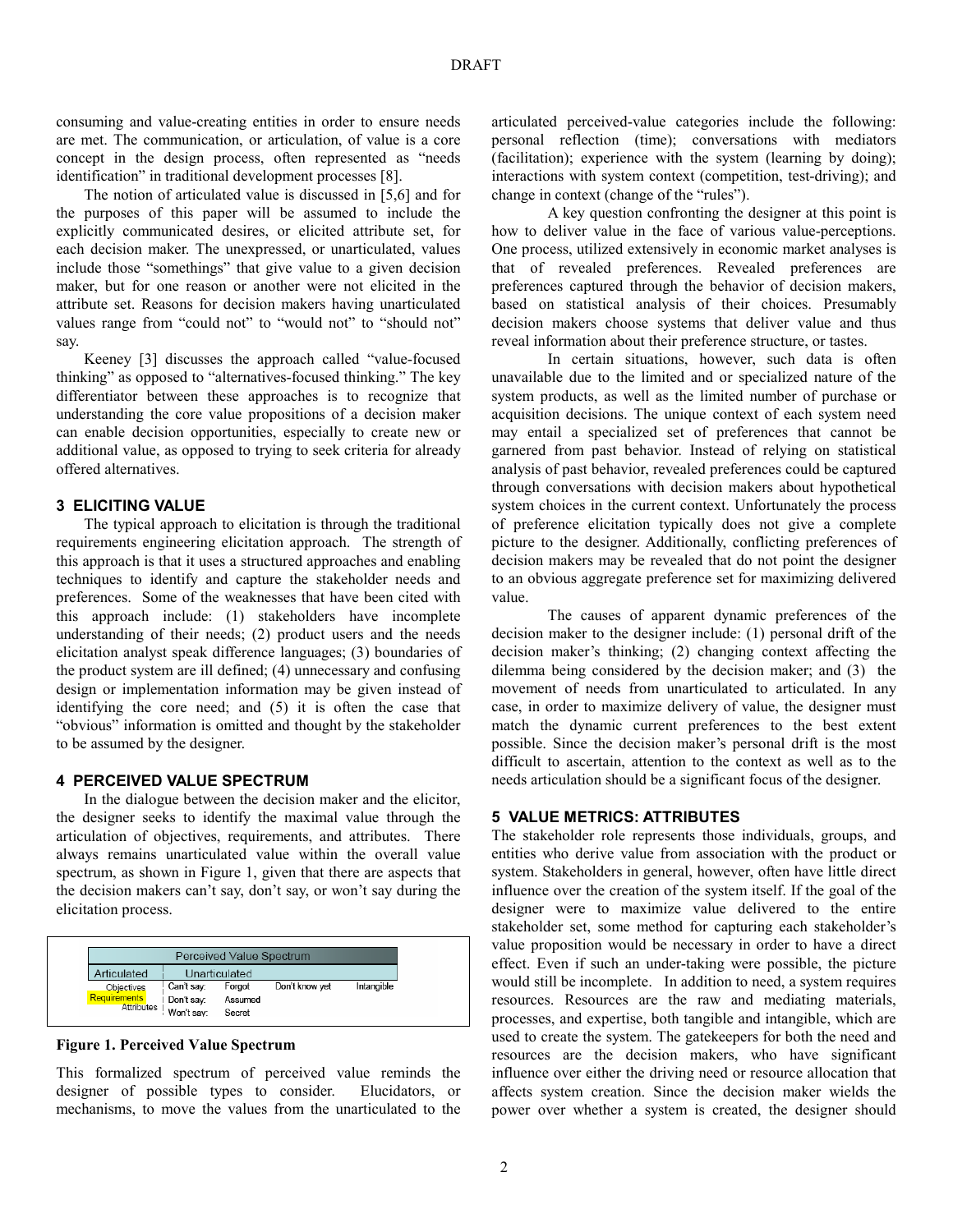focus on maximizing value to the decision maker. Each decision maker has a set of objectives about which decisions are made.

Attribute-based value is an effort to operationalize the concept of objective driven decision-making. The following is a question to pose to decision makers when eliciting attributes: "when making a decision about a particular option, what are the characteristics that you would look at?" Those characteristics are the attributes. An attribute is a decision maker-perceived metric that measures how well a decision maker-defined objective is met. The characteristics of an attribute include its definition, units, and range from least to most acceptable values. The definition should be developed in concert with the decision maker in order to ensure the decision maker actually has value perception over it. The range reflects the fact that value is perceived for multiple attribute levels, and in the limit the range converges to a point, the attribute becomes a requirement. Of course a decision maker could have multiple objectives and therefore a set of attributes. According to Keeney and Raiffa [4], an attribute set must be complete, operational, decomposable, non-redundant, minimal, and perceived independent. Operational means that the decision maker actually has preferences over the attributes. Decomposable means that they can be quantified. Non-redundant means none are double-counted. Minimal and complete are in tension, since a designer seeks to capture as many of the predominant decision metrics as possible, while keeping in mind human cognitive limitations. In practice, no set can be simply guaranteed to have all of these properties. The problem of completeness applies just as easily in the requirement generation process in standard engineering practice. Designers must do the best they can.

## 6 SOURCES OF VALUE: ATTRIBUTE CLASSES

The elicitation of attributes, both articulated and unarticulated, can be done through a facilitation process mediated by system designers. The literature on requirements generation can inform the elicitation process. Section 3.2, "Preference Capture," of [5] describes the general concept of attribute elicitation for use within Multi-Attribute Utility Analysis and Prospect Theory, two decision-analytic theories that can be used to improve engineering design decision-making. [1,3]. Putting attributes into a temporal discovery context, [9] provides a framework for thinking about the evolution of articulated needs from fuzzy wants through attribute definition down to concrete requirements. Formal interviews, group discussions, learning by doing ("playing" or "test driving" the system), and introspection are just a few of the methods that can be used to elicit value propositions from decision makers.

Throughout elicitation, it is important to keep in mind the concept of "framing." Framing represents the cognitive context from which a decision maker considers a problem. For example the same outcome could be cast in terms of a "cost" or in terms of an "uncompensated loss" and will be perceived differently by the decision maker. Cognitive bias as a result of framing is a well documented phenomenon in the psychology literature. Kahneman and Tversky [2]. contains a collection of several dozen such papers, including descriptions of Prospect Theory, a theory of value combining insights of cognitive biases from Psychology into an Economic model of choice. Consistency and care in the framing of attribute elicitation is essential to ensure reliable and repeatable value perceptions. It is important for the analyst to be able to distinguish changes in value perception due to a real underlying value perception change versus errors in measurement due to cognitive biases or inconsistencies in framing for attribute elicitation.

In terms of capturing value propositions, the previously developed concept of attributes can be used as a metric to ascertain how well objectives deliver value. Spanning the range from known articulated value to unknown unarticulated value, attribute classes can be defined as shown in Table 1 below.

| Class          | Name           | Property of Class            | Cost to Display              |
|----------------|----------------|------------------------------|------------------------------|
| $\Omega$       | Articulated    | Exist and assessed           | $\Omega$                     |
|                | Value          |                              |                              |
|                | Latent<br>Free | Exist, not assessed          | $\Omega$                     |
|                | Value          |                              |                              |
| $\mathfrak{D}$ | Cheap          | Can exist by recombining     | Small                        |
|                | Latent Value   | class $0/1$                  |                              |
| $\mathbf{3}$   | Accessible     | Can be added through         | $Small\rightarrow$ large     |
|                | Value          | changing the design variable |                              |
|                |                | set (scale or modify)        |                              |
| 4              | Inaccessible   | Cannot be added through      | Large $\rightarrow$ infinite |
|                | Value          | changing design variable     |                              |
|                |                | set (system too rigid)       |                              |

Table1. Attribute classification (0 to 4)

In order to deliver value, an attribute must be perceived by a decision maker and be "displayed" by the system. The "existence" of an attribute means that the system has either the form or function specified by the attribute and is thus "displayed." "Articulation" refers to explicit communication by a decision maker that a particular attribute or set of attributes is value-perceived. "Potential" attributes are those that could be "displayed" by the system if the system were changed in some way. For the following attribute class definitions, a state 1 system is the "original" or "as-designed" system, while a state 2 system is the "changed" system.

## 7 ATTRIBUTE CLASSES

Four attribute classes are defined in the framework to define articulated value, free latent value, cheap latent value, accessible value and inaccessible value. The classes are described and illustrated in the following sections.

## 7.1. Class 0 Attributes: Articulated Value

The first of the classes of attributes to consider are those that are typically included in tradespace analysis: the articulated attribute set, as shown in Figure 2. The *class*  $\theta$ attributes are those that are designed into and "displayed" by the system and are explicitly communicated as an expectation by a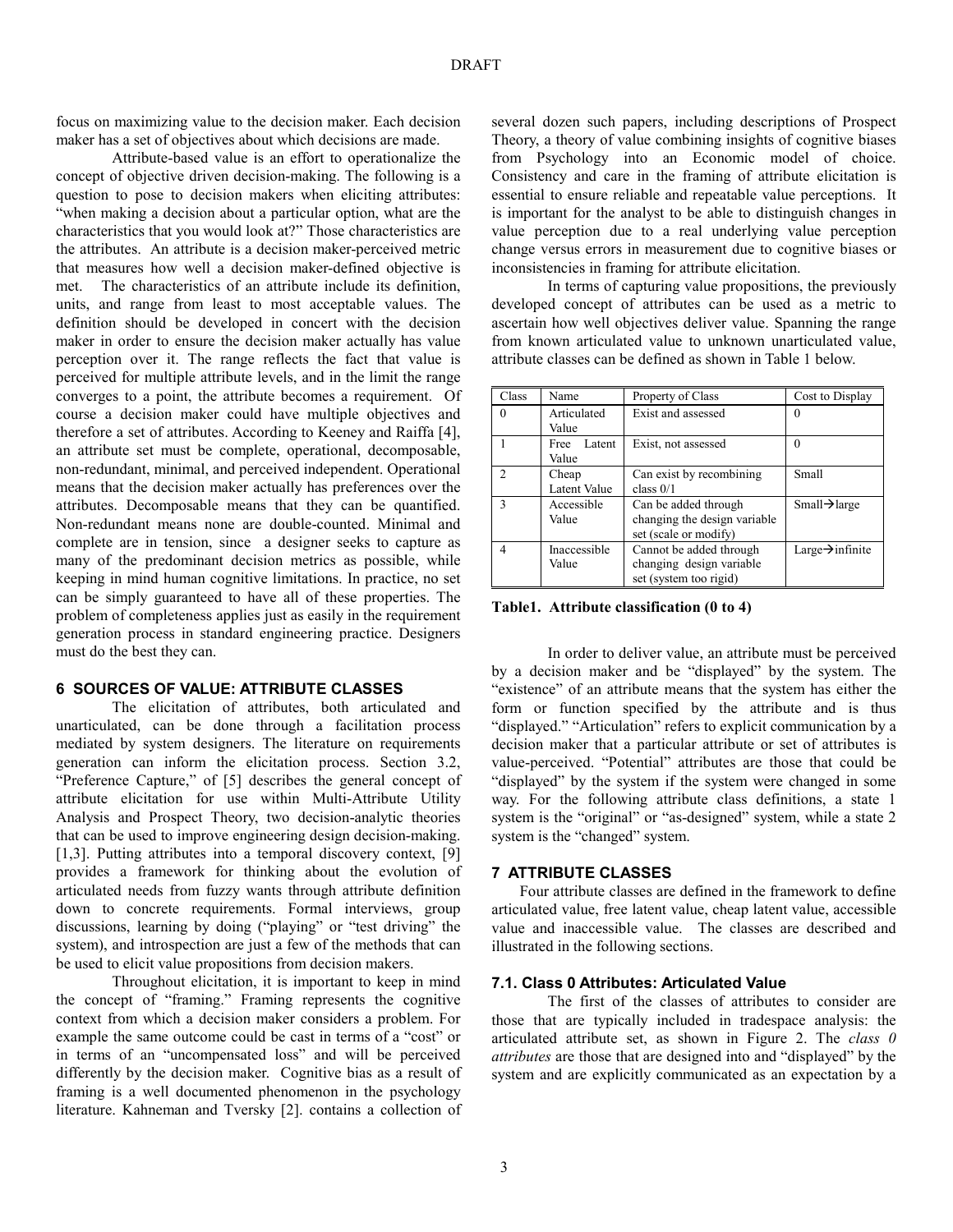

decision maker. The "cost" to add class 0 attributes to a state 2 system is zero since the attributes already exist.

Figure 2 Class 0 Attributes: Articulated Value

As an example, class 0 attributes are equivalent to the requirements currently met by the system. A cell phone that provides, and was designed to provide, good sound quality, few dropped calls, and durable design meets the articulated values of the consumer who explicitly demands such attributes.

## 7.2. Class 1 Attributes: Free Latent Value

In addition to displayed attributes that are valueperceived, a system can display a number of other attributes, which are not value-perceived as shown in Figure 3. The *class 1* attributes represent a type of latent value. If a decision maker adds such an attribute to his value-perceived set, no "cost" is incurred to change the system since it is already displayed. These attributes represent "free latent value."



Figure 3. Class 1 Attributes: Free Latent Value

As an example, consider a customer seeking to purchase a new car. Going into the showroom, the customer may consider body styling and gas efficiency as his decision criteria: articulated attributes. Upon test driving a few cars, he comes to realize that comfort also generates value and was a previously unarticulated value. Cars being considered already "display" the comfort attribute and thus do not require modification to deliver comfort value to the customer. In this example comfort is a free latent value for the already existing car.

#### 7.3. Class 2 Attributes: Cheap Latent Value

The next class of attributes captures the other type of latent value in a system: those that can be introduced into the system through small cost by recombining existing attributes.

The system itself does not require a change, rather the interpretation of the existing attributes may require minor change as shown in Figure 4. The cost of such recombination is much less than that which would be required to change the initial system itself, thus these class 2 attributes are "cheap latent value."



Figure 4 Class 2 Attributes: Cheap Latent Value

As an example, consider the GPS system, with its two attributes: ability to provide time and position data. Initially, the decision maker cares about these two capabilities, which are his attributes. Later the decision maker realizes that he also cares about his velocity. The system designer wants the system to continue to deliver value. Luckily the new attribute, velocity, can be derived from a recombination of existing capabilities. The system itself requires no change, rather a hand held device or other such interpretive system, can be used to derive the new attribute. Another example of cheap latent value for GPS is the interactive navigation system in cars, providing real time driving directions to destinations of interest. Compared to changing the GPS system, such new capability is very "cheap."

#### 7.4. Class 3 Attributes: Accessible Value

When the system itself must be changed in order to "display" a new attribute, such an attribute belongs to class 3, if the cost is not unreasonable. The cost of such a change can vary from small to large, and each decision maker subjectively defines the reasonability of that cost. Even though the system must be changed, the attributes created in this way are "accessible value" as illustrated in Figure 5.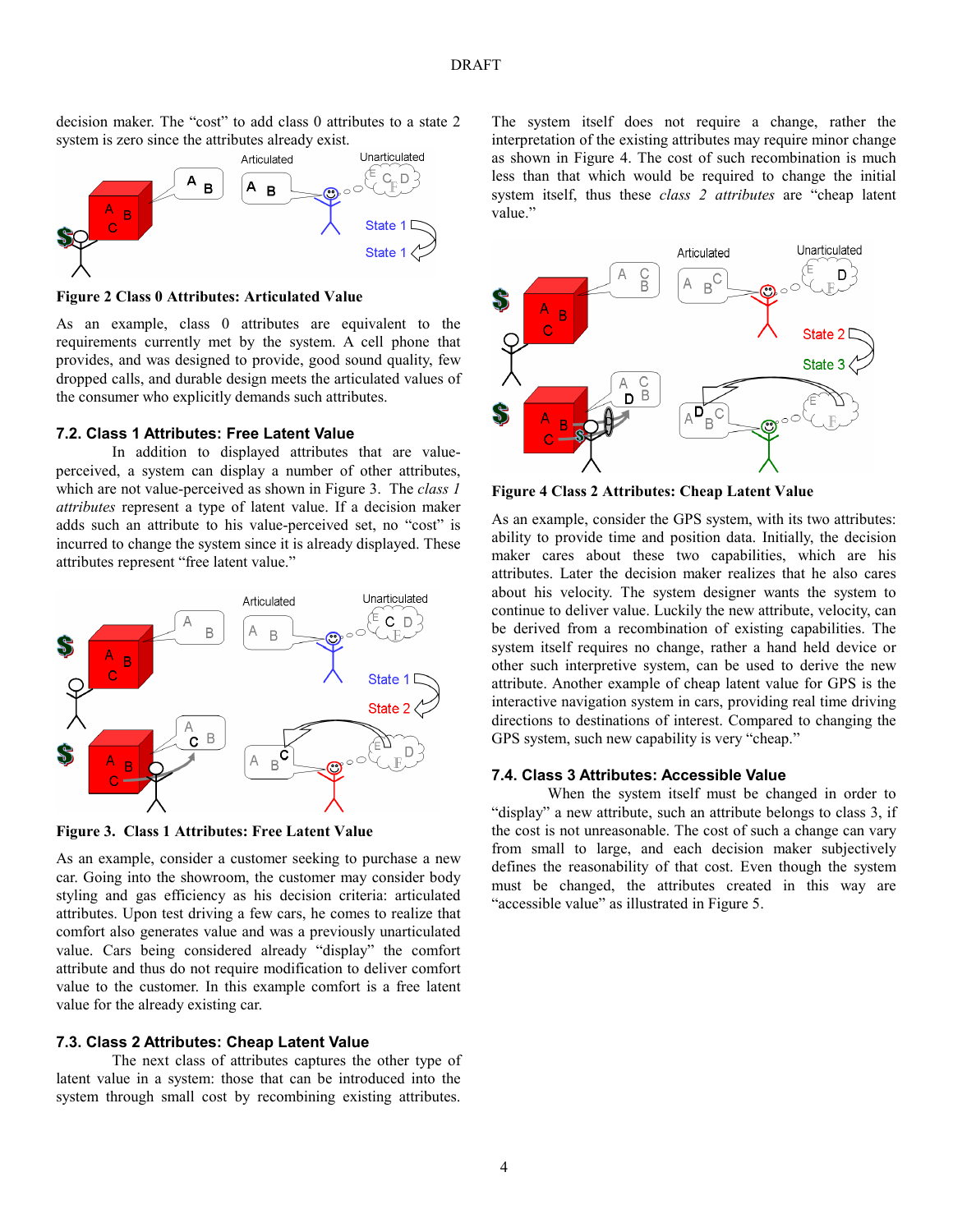

Figure 5. Class 3 Attributes: Accessible Value

As an example, consider an audiophile consumer with an adequate stereo system. Suppose the consumer wishes to add to the system the ability to play MP3 format audio files. In order to add this capability, the system itself requires modification. Options include replacing the CD player with an MP3 compatible player, or perhaps modification of the current system software to enhance audio decoding. In any case, the system must be changed to display MP3-playing capability.

#### 7.5. Class 4 Attributes: Inaccessible Value

When the system cannot be changed or the cost incurred is too extreme to enable the system to display a new attribute, such an attribute belongs to class 4 attributes. These attributes do not flow from the particular system concept being considered, or perhaps represent an unreasonable burden to include, and are "inaccessible value" to the system under consideration.



Figure 6. Class 4 Attributes: Inaccessible Value

As an example, consider the desire to include a food preparation capability into a passenger car. While having that capability might add value to a particular decision maker, the cost of doing so is either prohibitive, or would require the concept of car to be revisited. A camper, however, often does include a kitchen and could readily accommodate such a new attribute, but the transition from passenger car to camper is not cheap and requires discontinuity in concept.

#### 8 DISCUSSION

One important aspect of change in perceived value is how the stakeholder's value perception will change with operational use of the product or system. As illustrated in Figure 7, these are two distinct perceptions of value. Oftentimes the requirements generation process constrains a decision maker to have only a static view of the future system or product. When the system comes into operation, many constraints may impact the value realization, and the experience of using the system may be very different than envisioned during concept development. Thus, the experienced value may be different from the original decisional value. Since disappointment is derived from the difference between expectations and experiences, it is important for the designer to realize and anticipate the potential value difference to the best extent possible.



Figure 7. Decisional versus Experienced Value.

The designer's challenge is to anticipate the inevitable changing needs of stakeholders. In some cases, the designer will be able to foresee future needs and provide free or cheap latent value as needs change. It will often be the case that the designer will also need to enhance the product or system in order to access new value. Also, different stakeholder sets may need to access different sets of value for the same product or system, and the key challenge is to find resource effective ways to do so. The authors' research [7] is exploring new constructs that offer mechanisms for delivering accessible value using the system shell, a value robust construct for mitigating the effect of changes in context and expectations by decoupling the system from the sources of change.

Bearing costs of latent value is an issue that the designer will need to consider. Building in latent product value, which may or may not ever be expected and desired by users, may be a difficult proposition, especially due to the potential for costs that may not be offset in the future. Strategic business decisions will need to be made to consider the worth of investing in attributes to deliver future value, given future uncertainty. Ongoing research seeks to understand product